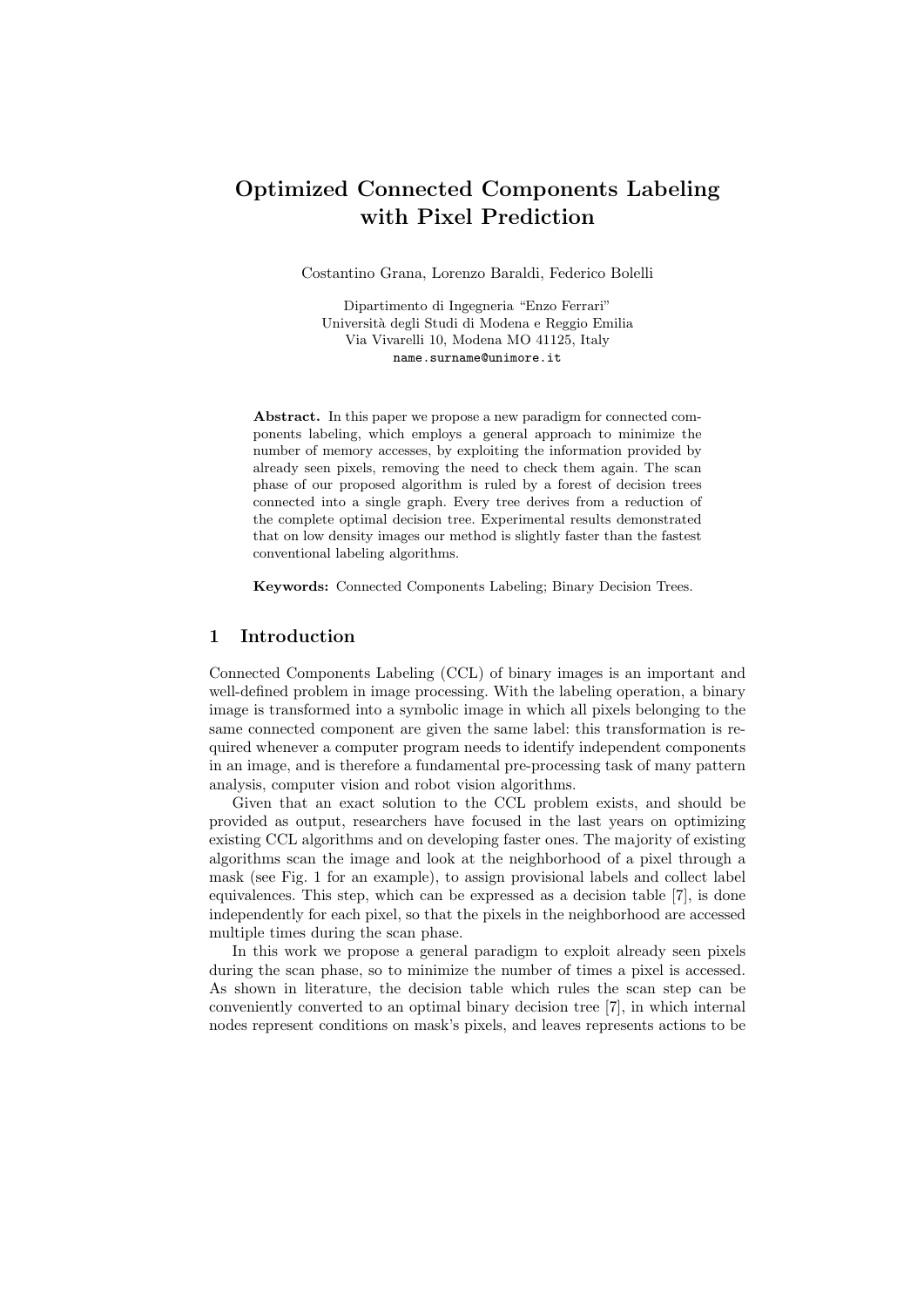| Ų |             | r |
|---|-------------|---|
| S | $\mathbf X$ |   |

Fig. 1. The pixel mask used to compute the label of pixel  $x$ .

performed on the current pixel of the provisional image  $(x \text{ in Fig. 1})$ , such as the creation of a new label, the assignment of an existing label to the pixel, or the merge of two existing labels. Usually, the same decision tree is traversed for each pixel of the input image, without exploiting values seen in the previous iteration, which, if considered, would result in a simplification of the decision tree for the pixel.

possible set of known pixels; these reduced decision trees are then connected into<br>a single graph, which rules the execution of the CCL algorithm on the whole inage. This graph contains a starting tree, which should be accessed to process<br>the first pixel of every row, and other trees, which are accessed to process the<br>following pixels. Each leaf of a tree, which represent the ac on a pixel, is connected to the root of a second tree which should be executed for<br>the next pixel. The obtained graph can then be directly converted into running<br>sode To go beyond this limitation, we compute a reduced decision tree for each possible set of known pixels; these reduced decision trees are then connected into image. This graph contains a starting tree, which should be accessed to process following pixels. Each leaf of a tree, which represent the action to be performed on a pixel, is connected to the root of a second tree which should be executed for code.

The rest of this paper is organized as follows: in Section 2 we give an overview<br>of existing Connected Components Labeling algorithms; Section 3 contains the description of the proposed strategy, which is then evaluated in section 4. Finally,<br>we draw the conclusions in Section 5. of existing Connected Components Labeling algorithms; Section 3 contains the description of the proposed strategy, which is then evaluated in Section 4. Finally, we draw the conclusions in Section 5.

## 2 Previous Works

The research efforts in labeling techniques have a very long story, where different strategies, improvements and results have been presented. strategies, improvements and results have been presented.

It uses a pixel based scanning with online equivalence resolution by means of a union find technique with path compression, plus a decision tree for accessing The algorithm described in [15, 16] is basically equivalent to the one in [9]. union find technique with path compression, plus a decision tree for accessing only the minimum number of already scanned labeled pixels.

only the minimum number of already scanned labeled pixels.<br>In [7] it was proved that different versions of the decision tree are equivalent to<br>the previous one and that when performing 8-connected labeling the scanning process can be extended to Block Based scanning, that is scanning the image<br>in  $2 \times 2$  blocks (we will refer to this algorithm as BBDT, for Block Based with of the large number of possible combinations. In  $[8]$  a proved optimal strategy to In [7] it was proved that different versions of the decision tree are equivalent to the previous one and that, when performing 8-connected labeling, the scanning in  $2 \times 2$  blocks (we will refer to this algorithm as BBDT, for Block Based with Decision Tree). Building the decision tree for that case is much harder, because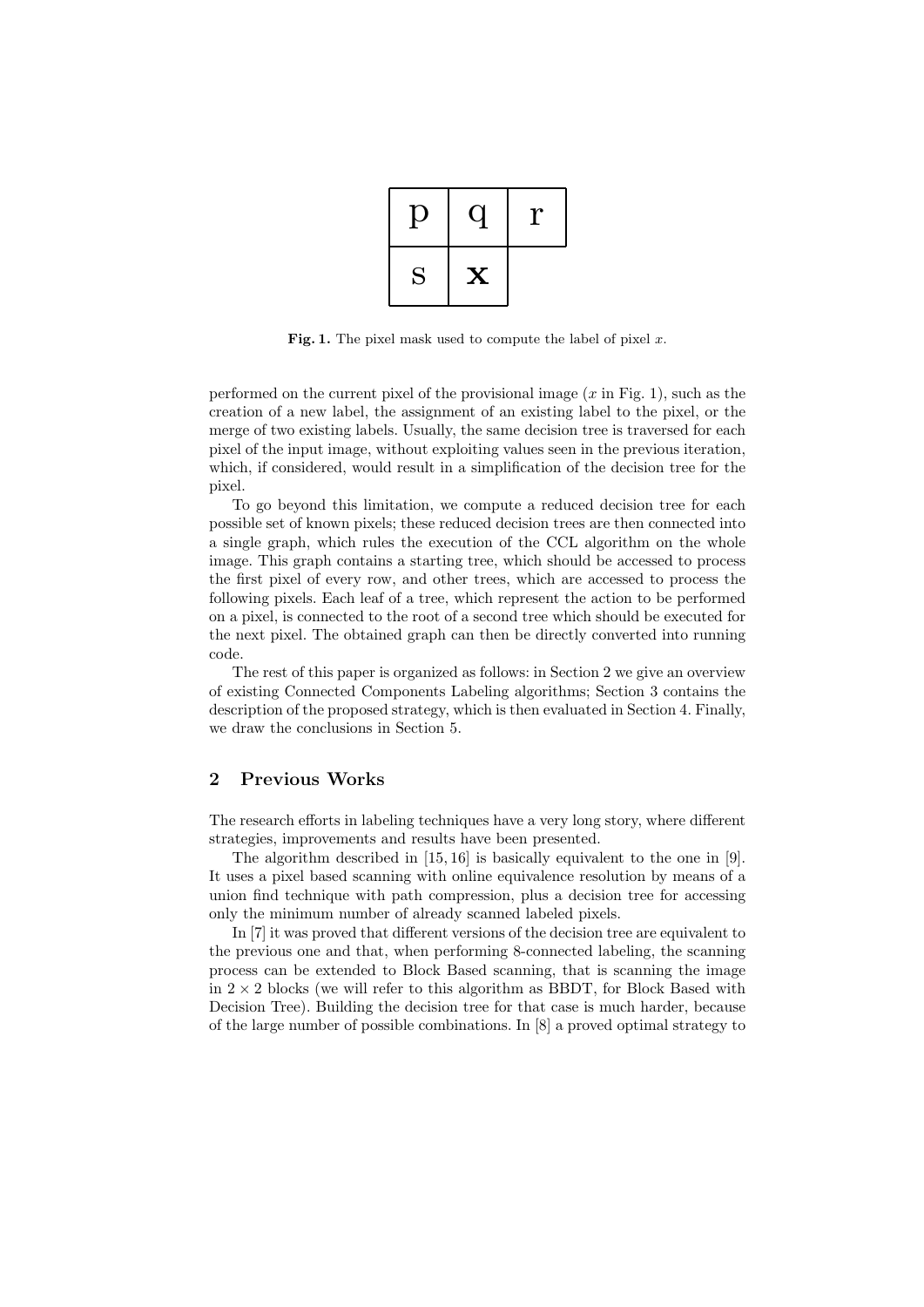build the decision tree has been proposed, by means of a dynamic programming approach. The final decision tree is generated automatically by another program.

Another variation of Block Based analysis was proposed in [4], which is reported to be faster than the previous one. We also include this algorithm thanks to the availability of the source code on the authors web pages, making the signature compliant with our testing standard.

He et al. [10] recently observed that BBDT still checks many pixels repeatedly, because after labeling one pixel, the mask moves to the next one, but many pixels in the current mask are overlapped to the previous ones, which may have already been checked. They thus propose a Configuration-Transition-Based (CTB) algorithm which uses a set of different configurations to represent the current *state* of the algorithm and employ it to make further decisions. This allows to save a number of accesses to pixels and thus to speed up the labeling process. The algorithm is specifically designed for the task and no provision to a general methodology is foreseen in the paper.

Recently, an open-source benchmark for CCL has been proposed by the authors of this paper: YACCLAB [6]. This project is intended to be a growing effort towards better reproducibility of CCL algorithms, and allows researchers to test new proposals and available implementations on standard datasets. Given that the source code of many CCL algorithms has not been released, YACCLAB also relies on implementations provided by the authors of the benchmark. In the following sections we will show that our variation is often faster than the algorithm from He [10], and even faster than [7] when tested on very low density images.

#### 3 Method

We focus our analysis on 8-connected CCL and start by observing the neighborhood mask of Fig. 1, choosing one of the possible optimal decision trees we can obtain from it. Fig. 2 provides a visual representation of such a tree: the first thing to do is to check whether current pixel  $x$  is background or foreground  $(0, 0, 0)$ or 1). If  $x = 0$ , than we don't need to do anything (action 1) and simply move to the next pixel, otherwise we start looking its neighborhood. We start from  $q$ because it is connected to all other pixels: if  $q = 1$  its label will be equivalent to that of all others, so we simply *assign* its label to  $x$  (action 4). If instead  $q = 0$  we are in the case of potential *merge* of different previously unconnected components through  $x$ . To this aim, we need to check pixels  $p$ ,  $s$  and  $r$  basically in any order we like with the only saving of avoiding checking p if  $s = 1$  or viceversa, since  $p$  is always connected to  $s$ . Finally, if no pixel is foreground, i.e.  $p = r = s = 0$ , we create a *new label* (action 2). In Fig. 2 actions 3, 5, and 6 are assign p, r, and s respectively, while actions 7 and 8 are merge  $p + r$  and  $s + r$ respectively.

Following [10], we observe that pixels pixels x will be the next s, q will be the next  $p$ , pixels  $r$  will be the next  $q$ . So if during the tree traversal we made a choice on  $x, q$  or  $r$  we know the values of  $s, p$  and  $q$  at the next step. This means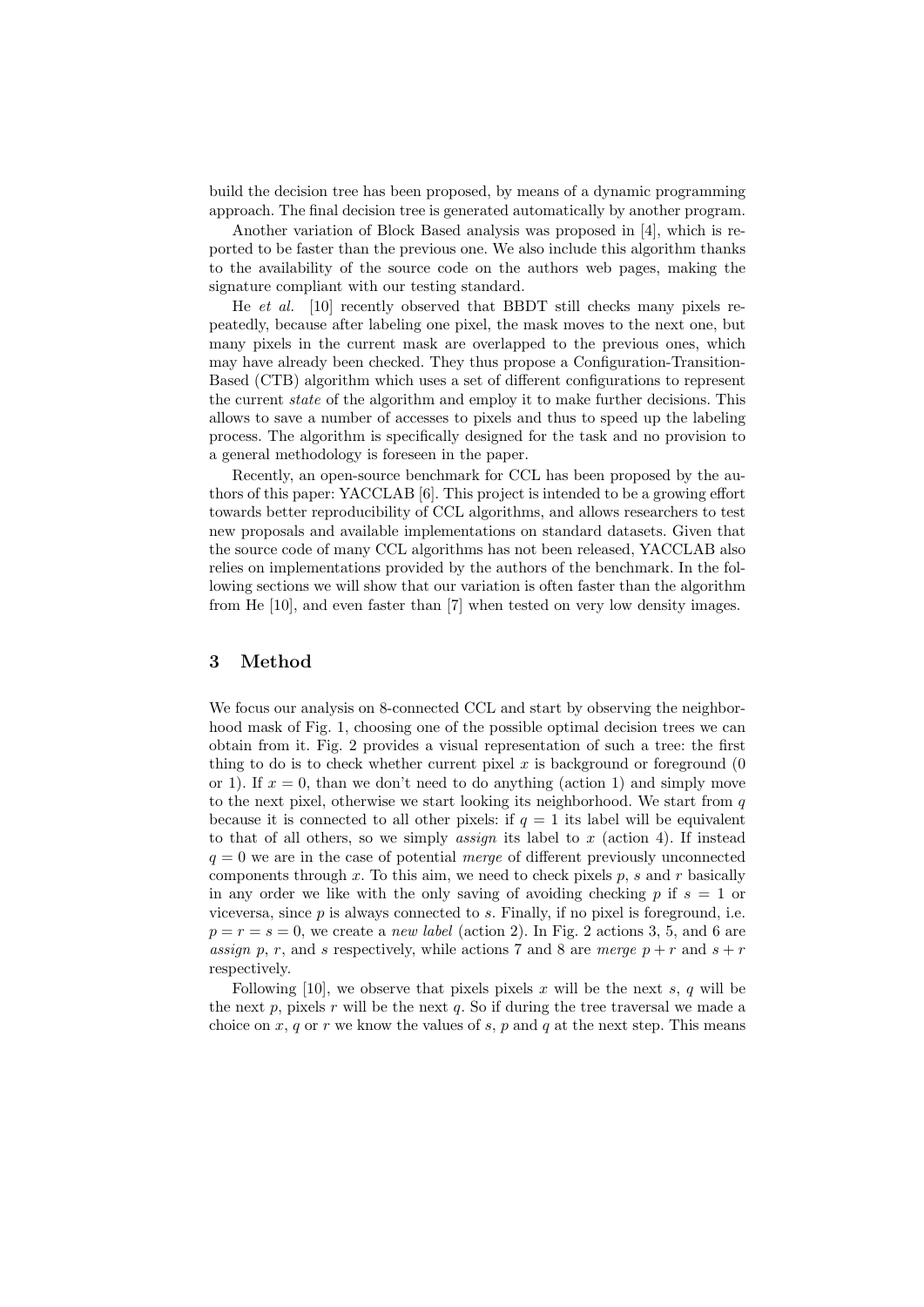

Fig. 2. One of the possible full decision trees obtainable from the mask of Fig. 1.

that the corresponding subtree may be substituted to the choice made on that pixel.

Let's start with the first thing we know for sure: at the beginning of a line pixels  $p$  and  $s$  are 0 (there is no foreground outside the image). So all choices do not need to check those, meaning that we can remove the right branch of s and use its left subtree instead. There  $p = 0$ , thus we remove that check and substitute it with actions 2 and 5. This gives reduced tree A of Fig. 3. Its meaning is very clear to understand: first check pixel  $x$ : if it is foreground check the previous line  $(q \text{ and } r)$ , otherwise move next.

If we had a background pixel x before, we know that  $s = 0$  so, again, we can remove its right branch thus obtaining the reduced tree B. If instead  $x$  was foreground and q was too, both  $p = s = 1$  and we can remove the left branch of s getting reduced tree C. We keep going in this way and in many cases we obtain the same information from every leaf. Overall just two more different reduced trees are obtained (D and E in Fig. 3). It is noteworthy that, if in any tree we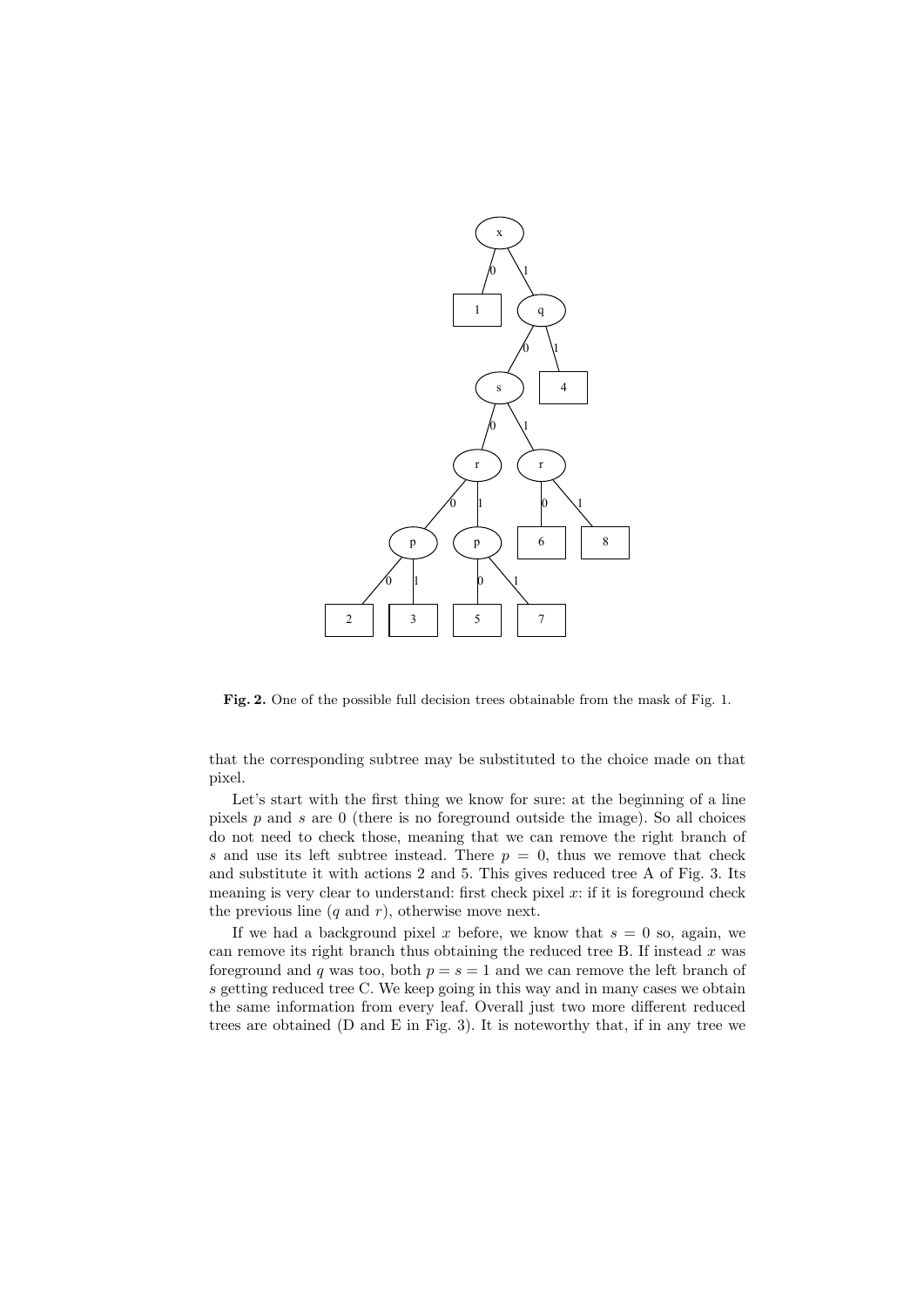

Fig. 3. The final graph of decision trees, obtained from the full decision tree of Fig. 2.

observed that  $r = 1$ , we move to tree D, which is simply a check on x: if it is foreground we assign the label of  $q$  without even the need of checking if it is foreground.

At every leaf of every tree, we know which tree shall be used next, so we mark that edge with a dotted line, to stress the difference with respect to the choices within the trees: inside every tree we just check the pixels, after performing the action in a leaf we need to advance the mask, check if the image row is finished and then proceed or break out of the current line.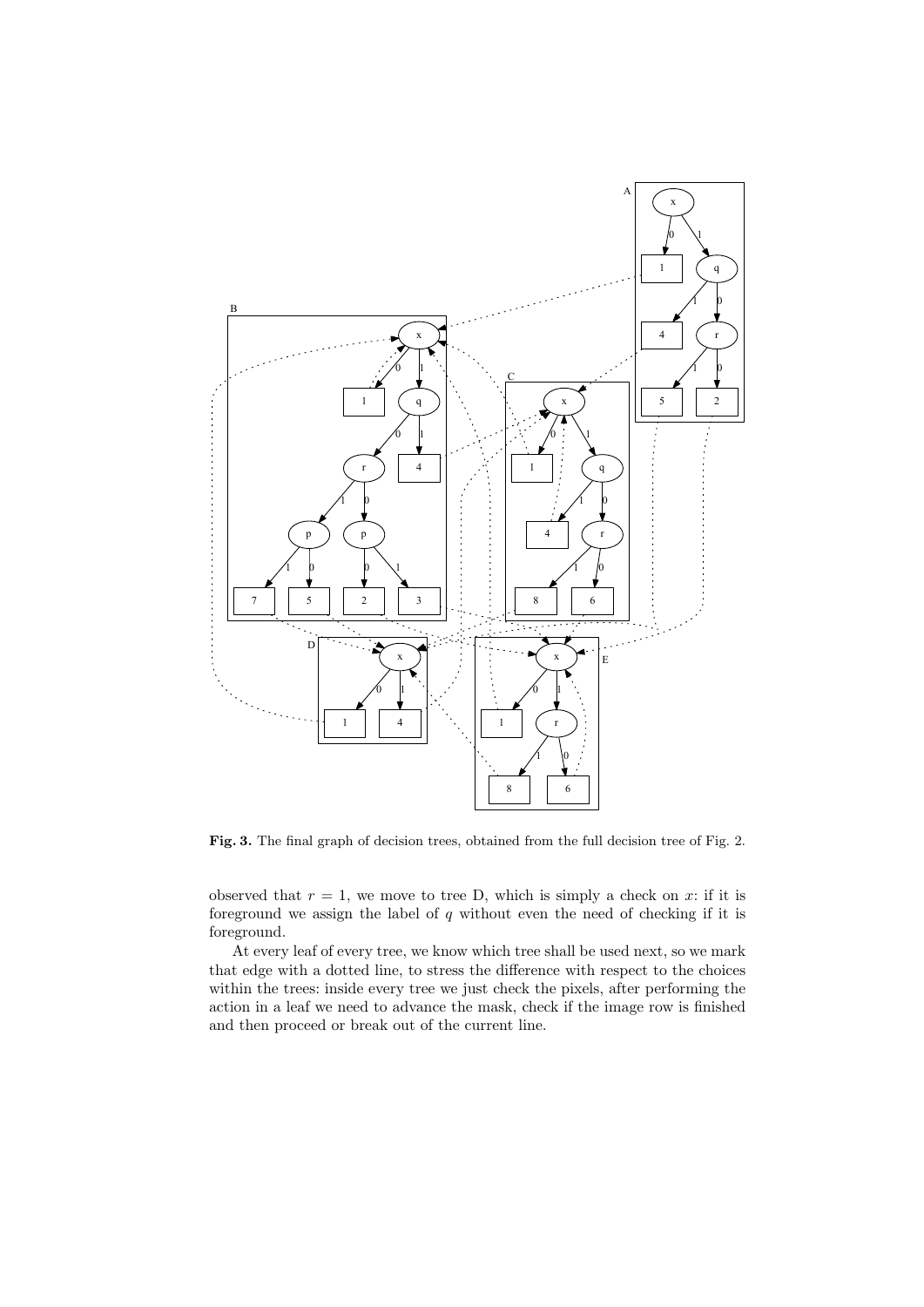```
...
tree_C:
       if (+c) = w - 1goto break_C;
       if (condition_x) {
               if (condition_q) {
                      // action 4 - x \leq qgoto tree_C;
               }
               else {
                       if (condition_r) {
                              // action 8 - x \leq r + sgoto tree_D;
                      }
                       else {
                              // action 6 - x \leq sgoto tree_E;
                       }
               }
       }
       else {
               // action 1 - do nothing
               goto tree_B;
       }
...
```
Fig. 4. Example code for reduced tree C. Here comments are used to indicate where the actions should be performed.

#### 3.1 Implementation

Moving from theory to practice is just a matter of translating every branch with a conditional statement and every dotted link with an unconditional jump. At the beginning of every tree an increment of the current pixel position has to be made along with a check for the end of the row. A sample of the code in C language for tree C is provided in Fig. 4. The real implementation of the actions is omitted and substituted with comments. Conditions are indicated with a macro which shall be defined by the specific implementation.

One thing should be noted: the end of row check stops one pixel before the end of the row. In this way we can make specialized versions for all the trees for the last pixel case, where we know that  $r = 0$ . This simple trick allows us to save an end of line check at every use of pixel  $r$ , since we already know that we are at least one pixel inside the image.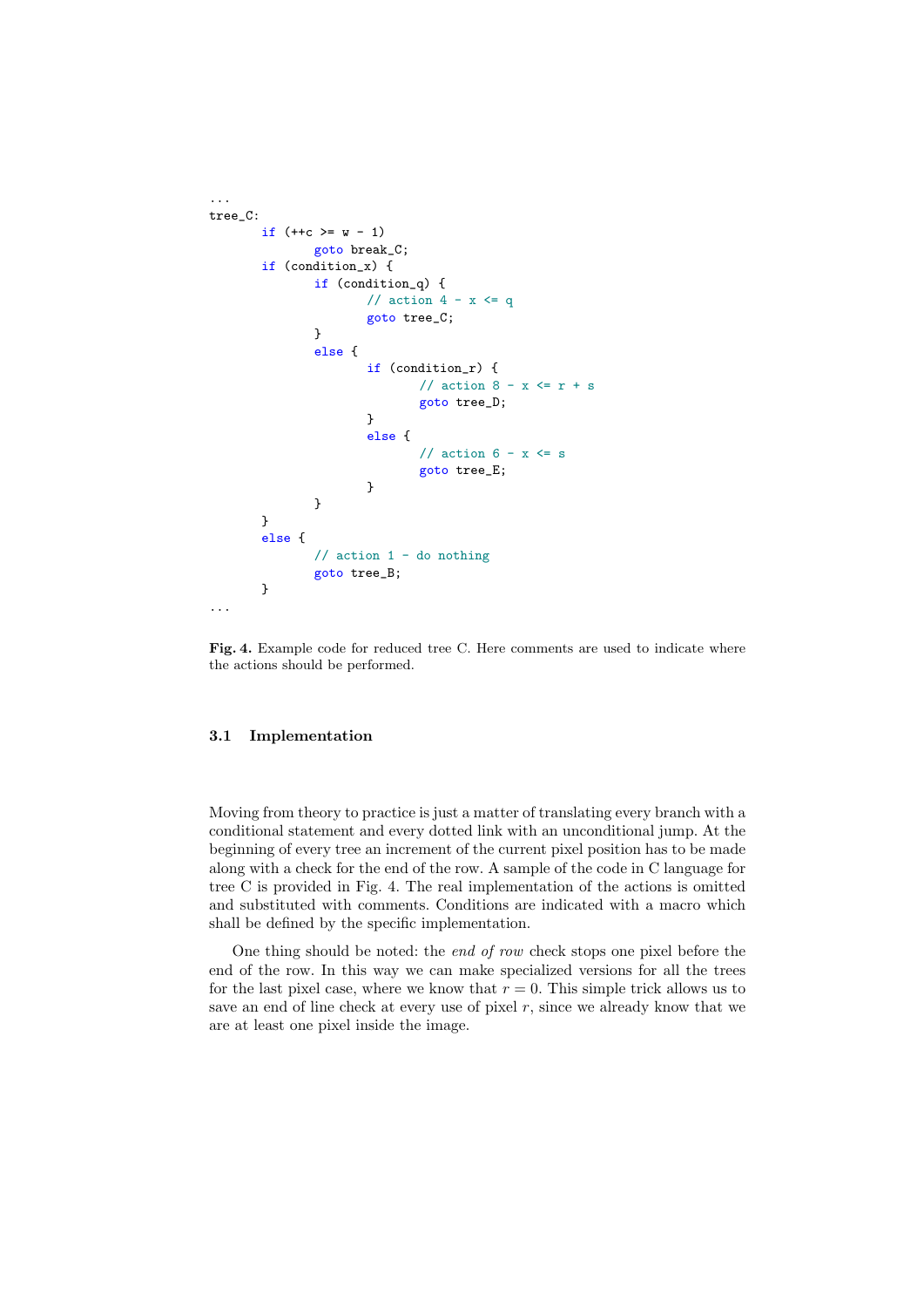

Fig. 5. Average results on a i7-4790K CPU @ 4.00 GHz with Windows and Microsoft Visual Studio 2013 (lower is better).

## 4 Experimental Evaluation

Tests were performed on a Windows PC with an Intel Core i7-4790K CPU @ 4.00 GHz and Microsoft Visual Studio 2013. All algorithms reported in this Section were included in YACCLAB. Tests were repeated ten times: for each image only the minimum execution time was considered (in order to reduce/avoid the influence of other tasks on the final results). Charts and tables report average times for every dataset or density/size considering only the minimum execution time on every image.

In the following, we use acronyms to refer to the available algorithms: CT is the Contour Tracing approach by Fu Chang et al. [3], CCIT is the algorithm by Wan-Yu Chang et al. [4], DiStefano is the algorithm in [5], BBDT is the Block Based with Decision Trees algorithm by Grana et al. [7], LSL STD is the Light Speed Labeling algorithm by Lacassagne  $et$  al. [12], SAUF is the Scan Array Union Find algorithm by Wu et al. [16], which is the algorithm currently included in OpenCV, CTB is the Configuration-Transition-Based approach described in [10]. Our method is denoted as PRED.

Figure 5 and Table 1 report mean run-times for each dataset. As it can be noticed, YACCLAB provides an effective way to compare CCL algorithms on heterogeneous datasets: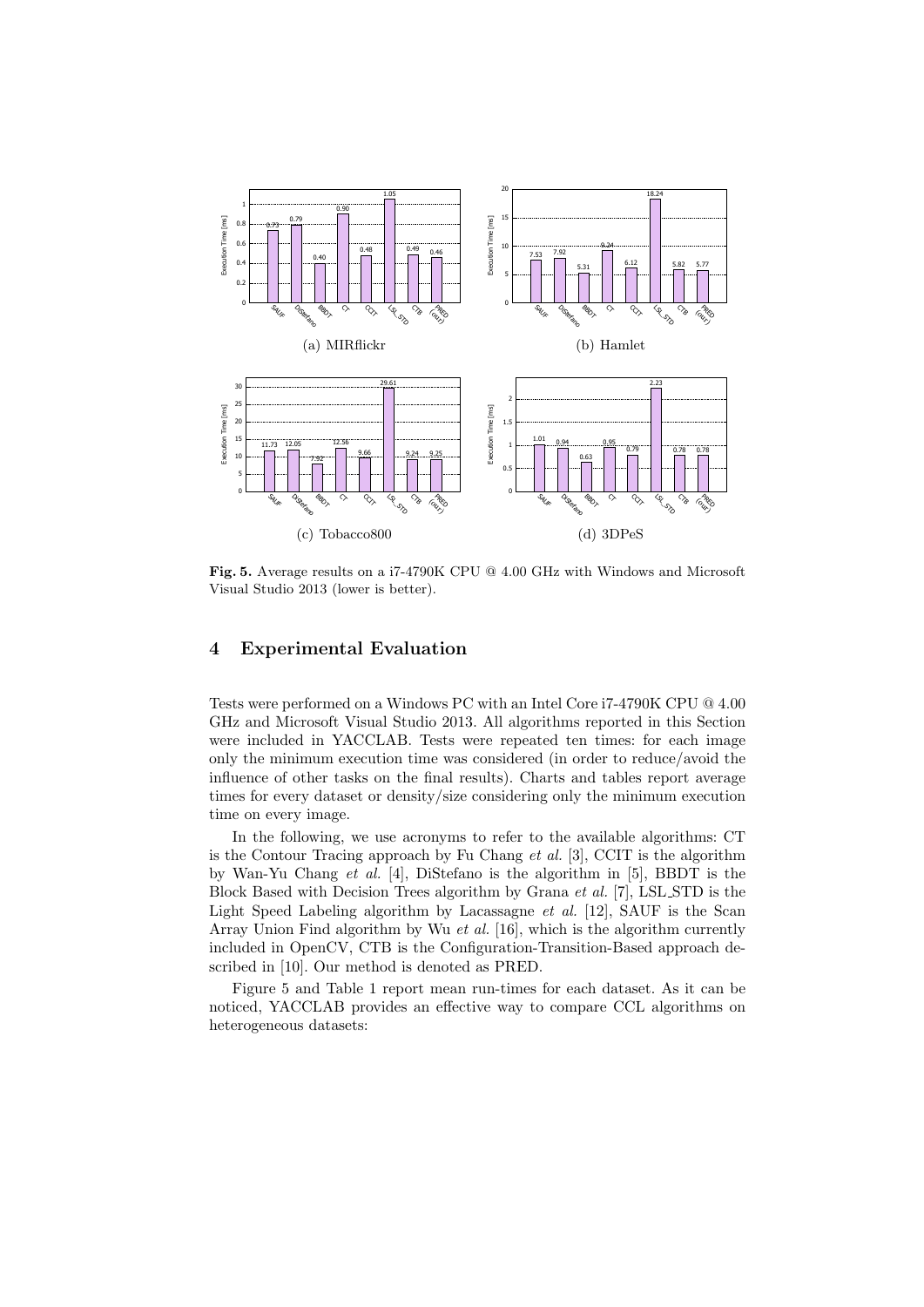Table 1. Average results in ms on a i7-4790K CPU @ 4.00 GHz with Windows and Microsoft Visual Studio 2013 (lower is better).

|                  |       |                                                     |                                 |                         |        |       | SAUF DiStefano BBDT CT CCIT LSL STD CTB PRED (our) |
|------------------|-------|-----------------------------------------------------|---------------------------------|-------------------------|--------|-------|----------------------------------------------------|
| MIRflickr        | 0.735 | $0.795$ $\vert 0.403 \vert 0.902 \vert 0.481 \vert$ |                                 |                         | 1.052  | 0.491 | 0.458                                              |
| Hamlet           | 7.531 | 7.921                                               | $ 5.314 \mid 9.245 \mid 6.118 $ |                         | 18.242 | 5.819 | 5.769                                              |
| Tobacco80011.728 |       | $12.047$   <b>7.924</b>   12.561   9.663            |                                 |                         | 29.608 | 9.237 | 9.252                                              |
| 13DPeS           | 1.014 | 0.945                                               | $ 0.625\rangle$                 | $0.953 \mid 0.791 \mid$ | 2.234  | 0.778 | 0.778                                              |

- $-$  MIRflickr, Figure 5(a): this dataset is composed by the Otsu-binarized version of the MIRflickr dataset [11]. It contains 25,000 standard resolution images taken from Flickr. These images have an average resolution of 0.18 megapixels, there are few connected components and are generally composed of not too complex patterns, so the labeling is quite easy and fast.
- $-$  Hamlet, Figure 5(b): a set of 104 images scanned from a version of the Hamlet found on Project Gutenberg (http://www.gutenberg.org). Images have an average amount of 2.71 million of pixels to analyze and 1,447 components to label.
- $-$  Tobacco800, Figure 5(c): it is composed of 1,290 document images and is a realistic database for document image analysis research as these documents were collected and scanned using a wide variety of equipment over time. Resolutions of documents in Tobacco800 vary significantly from 150 to 300 DPI and the dimensions of images range from 1,200 by 1,600 to 2,500 by 3,200 pixels [1, 13, 14].
- $-3DPeS$ , Figure 5(d): it comes from 3DPeS (3D People Surveillance Dataset [2]), a surveillance dataset designed mainly for people re-identification in multicamera systems with non-overlapped fields of view. The images of this dataset have an average resolution of 0.41 megapixels.

Beside run-time tests, size and density test were executed on a synthetic dataset: random noise images with 9 different foreground densities (10% up to 90%), from a low resolution of  $32 \times 32$  pixels to a maximum resolution of  $4.096 \times 4.096$  pixels. For every combination of size and density, 10 images were provided for a total of 720 images.

- $-$  Size, Figure 6(a): highlights a linear dependency of execution time with respect to the number of pixels. This is true for all algorithms except Di Stefano's one, which shows, as expected, a worse performance when the number of pixels is high.
- Density, Figure  $6(b)$ : reports density tests performed on the syntethic dataset. Like almost all others algorithms, PRED shows an increased execution time on middle densities, because the number of labels and merges between equivalence classes is higher and also branch prediction can affect negatively the execution times. Di Stefano's algorithm produces the worst performance in the middle densities instead LSL STD is the only one that demonstrated a quasi-linear trend, probably due to the lower number of conditional statements.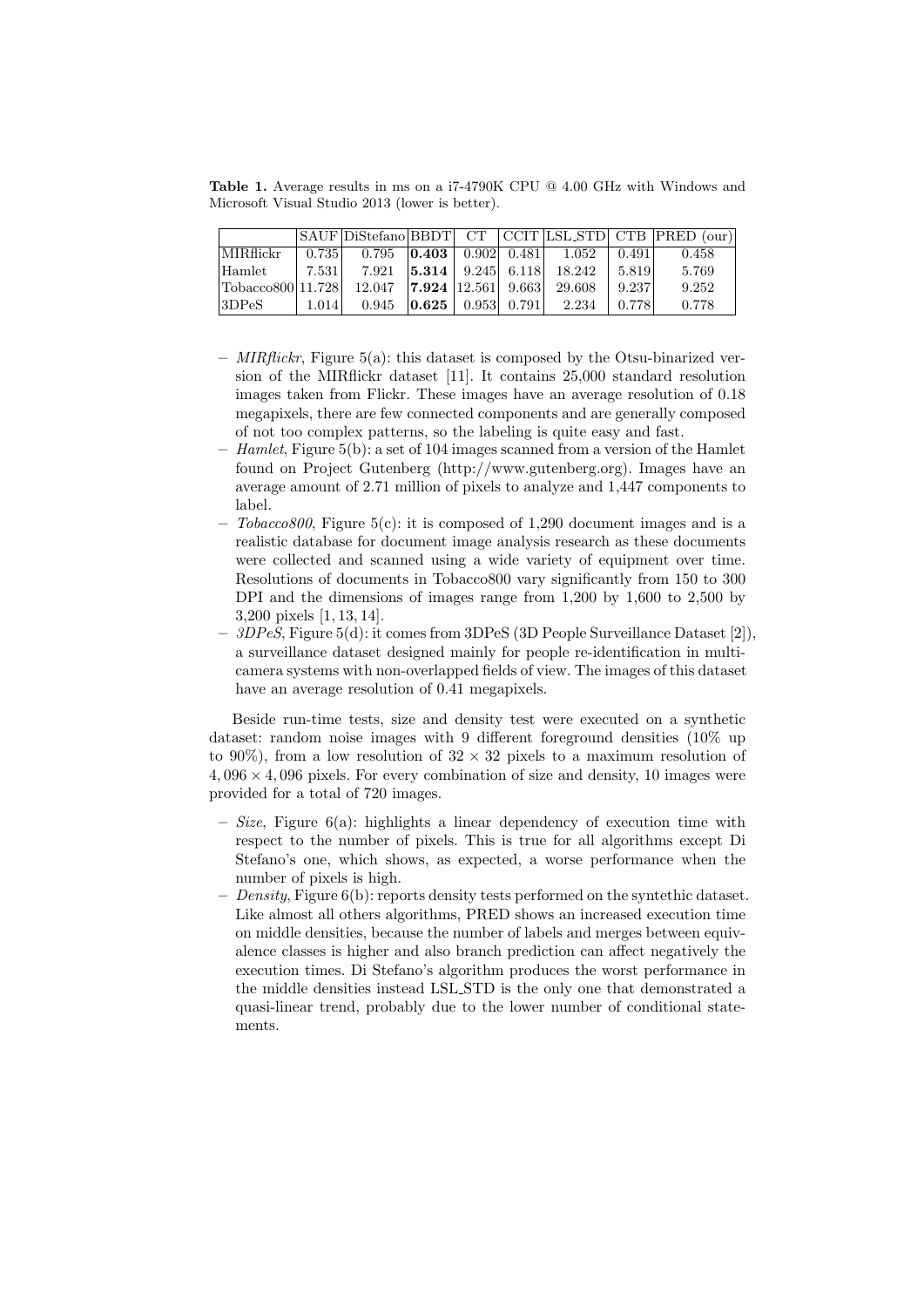

Fig. 6. Density and size tests on a i7-4790K CPU @ 4.00 GHz with Windows and Microsoft Visual Studio 2013 (lower is better).

It is important to underline that all numerical values reported in the graphs and tables also consider times needed to define and initialize data structures, except for the binary input matrix. Indeed, if an algorithm needs to save more information to compute correct labeling, these must be considered in the total amount of execution time.

# 5 Conclusions

In this paper we presented a novel approach for performing Connected Components Labeling, which employs a reproducible strategy able to avoid repeatedly checking the same pixels multiple times. Experimental results are very promising and even if the current algorithm is not able to beat BBDT algorithm on the real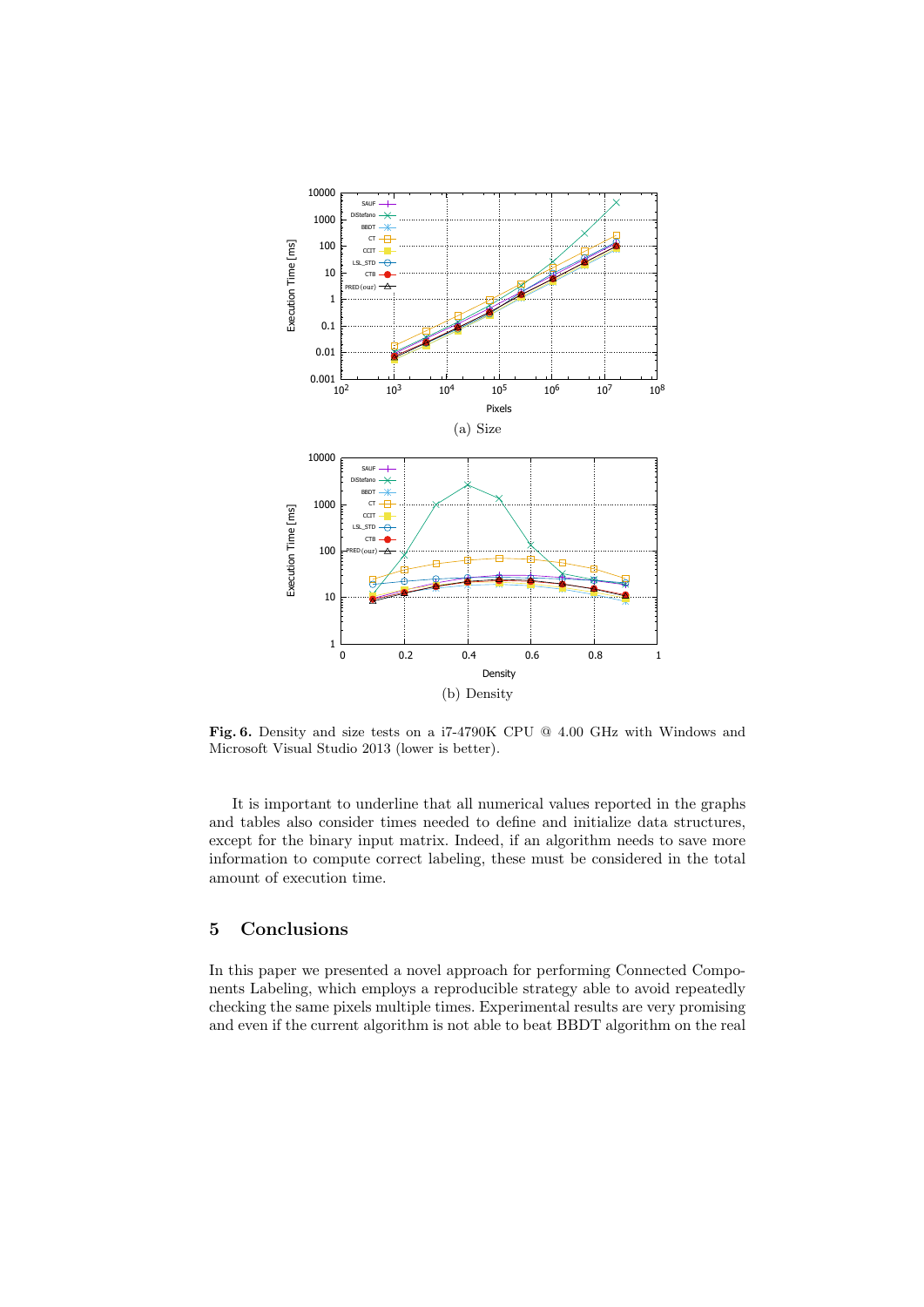datasets, it was faster on the synthetic one for low density cases. Moreover, it was able to surpass the performance of CTB which is currently the second best accordingly to the YACCLAB benchmark. We plan to apply the same optimization strategy also to the BBDT algorithm, but in this case the tree reduction cannot be performed by hand, given the enormous size of the decision tree.

The source code of the described method has been included in the YACCLAB benchmark, so that it will be possible to check the real performance on different machines and compare it with future proposals. We strongly believe that given the maturity of the problem and the subtlety involved in the implementation, it should be mandatory to allow the community to reproduce the results without forcing everyone to reimplement every proposal.

## References

- 1. Agam, G., Argamon, S., Frieder, O., Grossman, D., Lewis, D.: The Complex Document Image Processing (CDIP) Test Collection Project. Illinois Institute of Technology (2006), http://ir.iit.edu/projects/CDIP.html
- 2. Baltieri, D., Vezzani, R., Cucchiara, R.: 3DPeS: 3D People Dataset for Surveillance and Forensics. In: Proceedings of the 2011 joint ACM workshop on Human gesture and behavior understanding. pp. 59–64. ACM (2011)
- 3. Chang, F., Chen, C.J., Lu, C.J.: A linear-time component-labeling algorithm using contour tracing technique. Computer Vision and Image Understanding 93(2), 206– 220 (2004)
- 4. Chang, W.Y., Chiu, C.C., Yang, J.H.: Block-based connected-component labeling algorithm using binary decision trees. Sensors 15(9), 23763–23787 (2015)
- 5. Di Stefano, L., Bulgarelli, A.: A Simple and Efficient Connected Components Labeling Algorithm. In: International Conference on Image Analysis and Processing. pp. 322–327. IEEE (1999)
- 6. Grana, C., Bolelli, F., Baraldi, L., Vezzani, R.: YACCLAB Yet Another Connected Components Labeling Benchmark. In: 23rd International Conference on Pattern Recognition. ICPR (2016)
- 7. Grana, C., Borghesani, D., Cucchiara, R.: Optimized Block-based Connected Components Labeling with Decision Trees. IEEE Transactions on Image Processing 19(6), 1596–1609 (2010)
- 8. Grana, C., Montangero, M., Borghesani, D.: Optimal decision trees for local image processing algorithms. Pattern Recognition Letters 33(16), 2302–2310 (2012)
- 9. He, L., Chao, Y., Suzuki, K.: A Run-Based Two-Scan Labeling Algorithm. IEEE Transactions on Image Processing 17(5), 749–756 (2008)
- 10. He, L., Zhao, X., Chao, Y., Suzuki, K.: Configuration-Transition-Based Connected-Component Labeling. IEEE Transactions on Image Processing 23(2), 943–951 (2014)
- 11. Huiskes, M.J., Lew, M.S.: The MIR Flickr Retrieval Evaluation. In: MIR '08: Proceedings of the 2008 ACM International Conference on Multimedia Information Retrieval. ACM, New York, NY, USA (2008), http://press.liacs.nl/mirflickr/
- 12. Lacassagne, L., Zavidovique, B.: Light speed labeling: efficient connected component labeling on risc architectures. Journal of Real-Time Image Processing 6(2), 117–135 (2011)